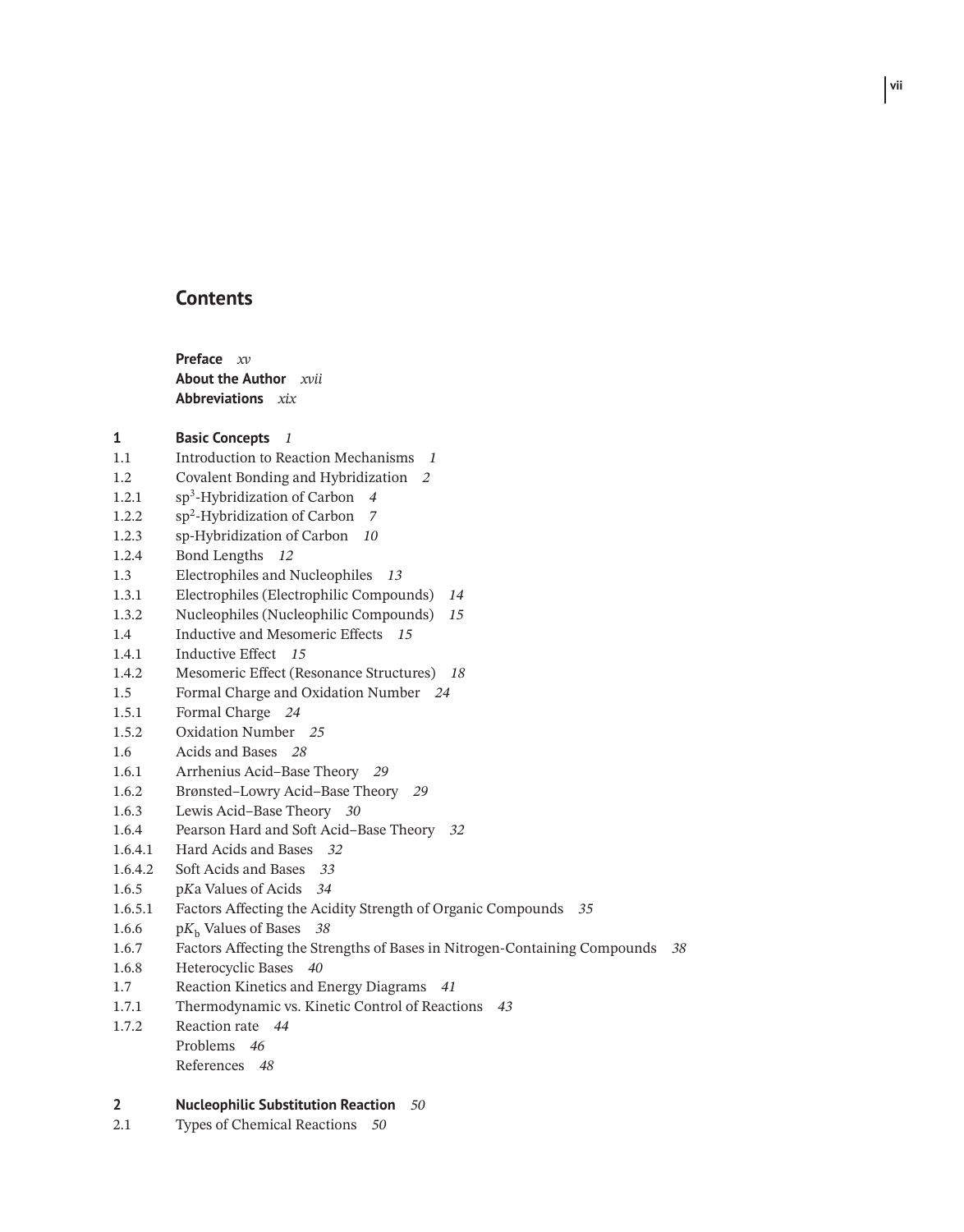# **viii** *Contents*

| 2.1.1              | Polar Reactions 50                                                                                                       |  |  |
|--------------------|--------------------------------------------------------------------------------------------------------------------------|--|--|
| 2.1.2              | Radical Reactions 50                                                                                                     |  |  |
| 2.1.3              | Pericyclic Reactions 50                                                                                                  |  |  |
| 2.1.3.1            | Relationship Between Nucleophilicity and Basicity 51                                                                     |  |  |
| 2.1.3.2            | Leaving Group 54                                                                                                         |  |  |
| 2.2                | Unimolecular Nucleophilic Substitution Reactions, $S_N1$<br>55                                                           |  |  |
| 2.2.1              | Stereochemistry in $S_N$ 1 Reactions<br>58                                                                               |  |  |
| 2.2.2              | <b>Optical Activity</b><br>59                                                                                            |  |  |
| 2.2.3              | Other Factors Affecting $S_N1$ Reactions: Steric Factors<br>61                                                           |  |  |
| 2.3                | Bimolecular Substitution Reactions, $S_N^2$<br>62                                                                        |  |  |
| 2.3.1              | Stereochemistry of $S_N$ 2 Reactions 64                                                                                  |  |  |
| 2.3.2              | Factors Affecting the $S_N$ 2 Reaction Mechanism 66                                                                      |  |  |
| 2.3.2.1            | The Structure of the Substrate 66                                                                                        |  |  |
| 2.3.2.2            | Solvent Effect 68                                                                                                        |  |  |
| 2.3.2.3            | Leaving Group Effect<br>- 69                                                                                             |  |  |
| 2.3.2.4            | Structure of the Nucleophile<br>70                                                                                       |  |  |
| 2.3.3              | Nucleophilic Substitution in Allylic Systems: Allylic Rearrangement<br>71                                                |  |  |
| 2.3.3.1            | Stereochemistry in Allylic Substitution Reactions 73                                                                     |  |  |
| 2.3.4              | Internal Nucleophilic Substitution Reaction, $S_N$ i<br>74                                                               |  |  |
| 2.3.5              | Neighboring Group Participation in Nucleophilic Substitution Reactions<br>75                                             |  |  |
| 2.3.5.1            | Reaction Rate 76                                                                                                         |  |  |
| 2.3.5.2            | Configuration Retention<br>77                                                                                            |  |  |
| 2.3.5.3            | Molecular Rearrangement 78                                                                                               |  |  |
| 2.3.6              | Ambident Nucleophiles 78                                                                                                 |  |  |
| 2.3.7              | Various Nucleophilic Substitution Reactions 80                                                                           |  |  |
| 2.3.7.1            | Williamson Ether Synthesis 80                                                                                            |  |  |
| 2.3.7.2            | Ether Cleavage<br>81                                                                                                     |  |  |
| 2.3.7.3            | Reactions of Epoxides 82                                                                                                 |  |  |
| 2.3.7.4            | Substitution in Unsaturated Systems<br>83                                                                                |  |  |
|                    | Problems<br>83                                                                                                           |  |  |
|                    | References 85                                                                                                            |  |  |
| 3                  | <b>Elimination Reactions 87</b>                                                                                          |  |  |
| 3.1                | Unimolecular Elimination Reactions, E1<br>88                                                                             |  |  |
| 3.1.1              | E1 Reaction Mechanism<br>88                                                                                              |  |  |
|                    |                                                                                                                          |  |  |
| 3.1.1.1<br>3.1.2   | Dehydration of Alcohols 91<br>Factors Affecting the Ratio of E1 and $S_N1$                                               |  |  |
| 3.2                | 92<br>Bimolecular Elimination Reactions, E2 94                                                                           |  |  |
|                    | Kinetic Isotope Effect 98                                                                                                |  |  |
| 3.2.1              | 98                                                                                                                       |  |  |
| 3.2.2<br>3.2.2.1   | Stereochemistry in E2 Elimination Reactions<br>Erythro- and Threo-Configurations<br>100                                  |  |  |
|                    | E2 Elimination in the Cyclohexane System                                                                                 |  |  |
| 3.2.3              | 105<br>Conformation and Configuration in Cyclohexane                                                                     |  |  |
| 3.2.3.1<br>3.2.3.2 | 105<br>syn-Elimination (cis-Elimination)<br>112                                                                          |  |  |
|                    | Unimolecular Conjugate Base Elimination, E1cb                                                                            |  |  |
| 3.3                | 112                                                                                                                      |  |  |
| 3.4                | Elimination Reaction in Synthesis<br>114                                                                                 |  |  |
| 3.4.1              | Halogen Elimination<br>114                                                                                               |  |  |
| 3.4.2              | Hofmann Elimination: Quaternary Ammonium Salts<br>116<br>Pyrolytic Elimination: Intramolecular cis-Elimination Reactions |  |  |
| 3.4.3              | 119                                                                                                                      |  |  |
| 3.4.4              | Elimination at the Bridgehead: Bredt's Rule 123                                                                          |  |  |
| 3.4.5              | Grob Fragmentation 126<br>Problems 129                                                                                   |  |  |
|                    | References<br>131                                                                                                        |  |  |
|                    |                                                                                                                          |  |  |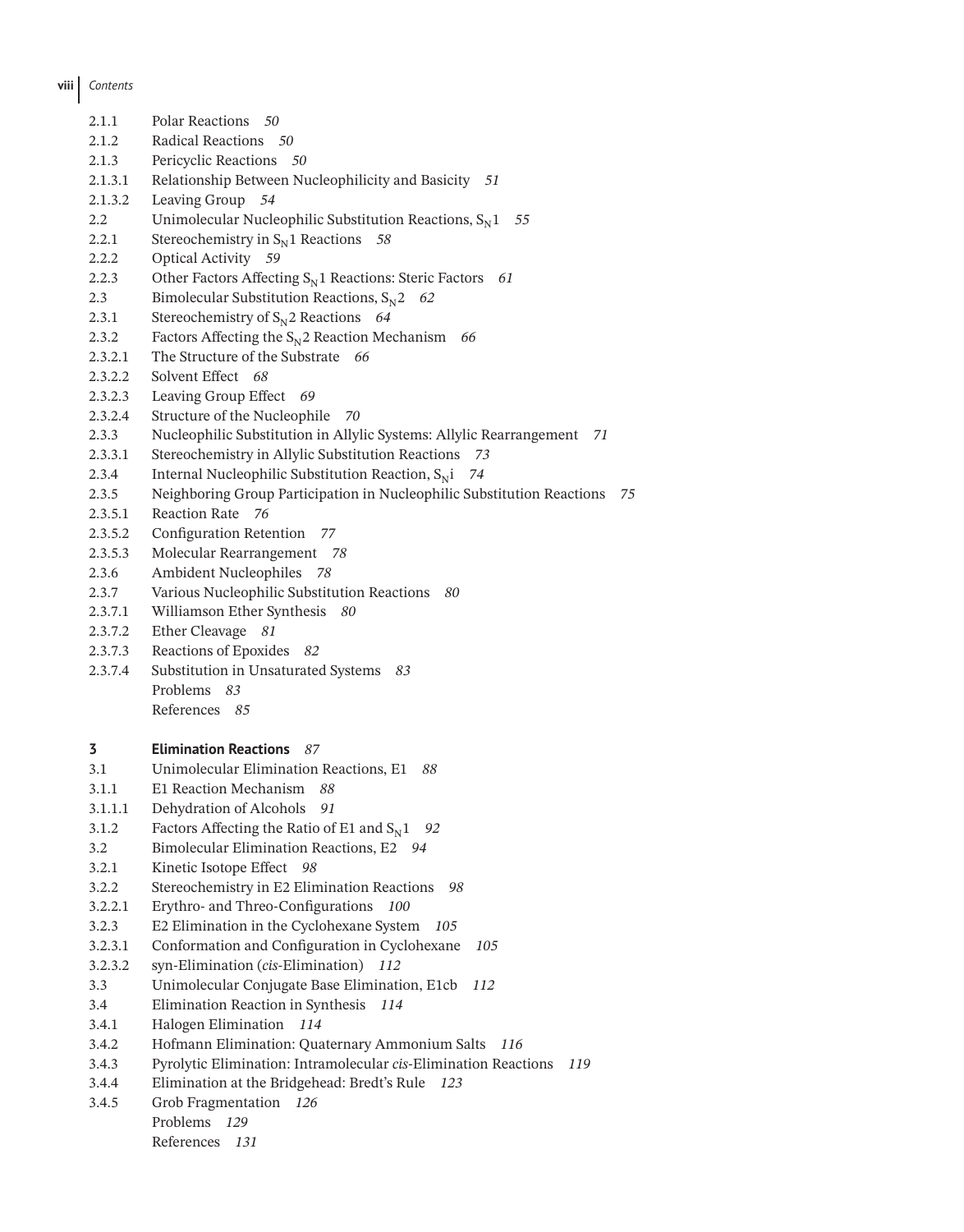### **4 Addition Reactions to Alkenes** *133*

- 4.1 Halogen Addition to Alkenes: Halogenation *133*
- 4.1.1 Stereochemistry of Halogen Addition *136*
- 4.2 Addition of Hydrogen Halides to Alkenes: Markovnikov's Rule *138*
- 4.2.1 *Anti*-Markovnikov Addition of Hydrogen Halides to Alkenes *141*
- 4.3 Addition of Water and Alcohols to Alkenes *143*
- 4.3.1 Hydration *143*
- 4.3.2 Alkoxylation *144*
- 4.3.3 Formation of Halohydrins *145*
- 4.4 Hydration Alkenes: Oxymercuration and Demercuration *146*
- 4.5 Hydroboration of Alkenes: *anti*-Markovnikov Hydration *148*
- 4.6 Oxidation of Alkenes *152*
- 4.6.1 Epoxidation *152*
- 4.6.2 Dioxirane *156*
- 4.6.3 Epoxide Ring-Opening Reactions *157*
- 4.6.4 Vicinal *cis*-Dihydroxylation *159*
- 4.6.5 Dihydroxylation via PIFA *161*
- 4.6.6 Enzymatic Dihydroxylation *162*
- 4.6.7 Ozonolysis: Oxidative Cleavage of Alkenes *162*
- 4.7 Reduction of Alkenes *165*
- 4.7.1 Heterogeneous Catalytic Reduction *166*
- 4.7.2 Homogeneous Catalytic Reduction *168*
- 4.8 Addition to Conjugated Dienes *171* Problems *176* References *177*

#### **5 Carbonyl Compounds** *181*

- 5.1 Reactivity of the Carbonyl Group *181*
- 5.1.1 Structure–Reactivity Relationships *183*
- 5.2 Reactions of Carbonyl Compounds: Addition Reactions *186*
- 5.2.1 Hydration: Addition of Water to Carbonyl Groups *187*
- 5.2.2 Hemiacetal Formation: Addition of Alcohols to Carbonyl Groups *190*
- 5.2.2.1 Cyclic Acetals and Their Synthetic Application *191*
- 5.2.2.2 What is the Protecting Group? *192*
- 5.2.2.3 Protection of Diols *193*
- 5.2.2.4 Formation of Thioacetals and Their Synthetic Application *193*
- 5.2.2.5 Umpolung: Polarity Inversion of the Aldehyde Carbonyl Group *195*
- 5.2.3 Reactions of Aldehydes and Ketones with Amines *196*
- 5.2.3.1 Oximes *199*
- 5.2.3.2 Hydrazones *199*
- 5.3 Reduction of Carbonyl Groups *200*
- 5.3.1 Wolff−Kishner Reduction (Under Basic Conditions) *200*
- 5.3.2 Clemmensen Reduction (Under Acidic Conditions) *201*
- 5.3.3 Metal Hydride Reduction of the Carbonyl Groups *201*
- 5.3.3.1 Diisobutyl Aluminum Hydride (DIBAL) Reduction *203*
- 5.3.3.2 Sodium Borohydride (NaBH<sub>4</sub>) Reduction *203*<br>5.3.3.3 Reduction of Carboxylic Acids *205*
- 5.3.3.3 Reduction of Carboxylic Acids *205*
- 5.3.3.4 Meerwein−Ponndorf−Verley Reduction and Oppenauer Oxidation *209*
- 5.4 Reaction of Carbonyl Groups with Organometallic Compounds *210*
- 5.4.1 Grignard Reagents *210*
- 5.4.2 Reactions with Active Hydrogen-Containing Compounds *213*
- 5.4.3 Reactions with Carbonyl Compounds *213*
- 5.4.4 Stereochemistry *214*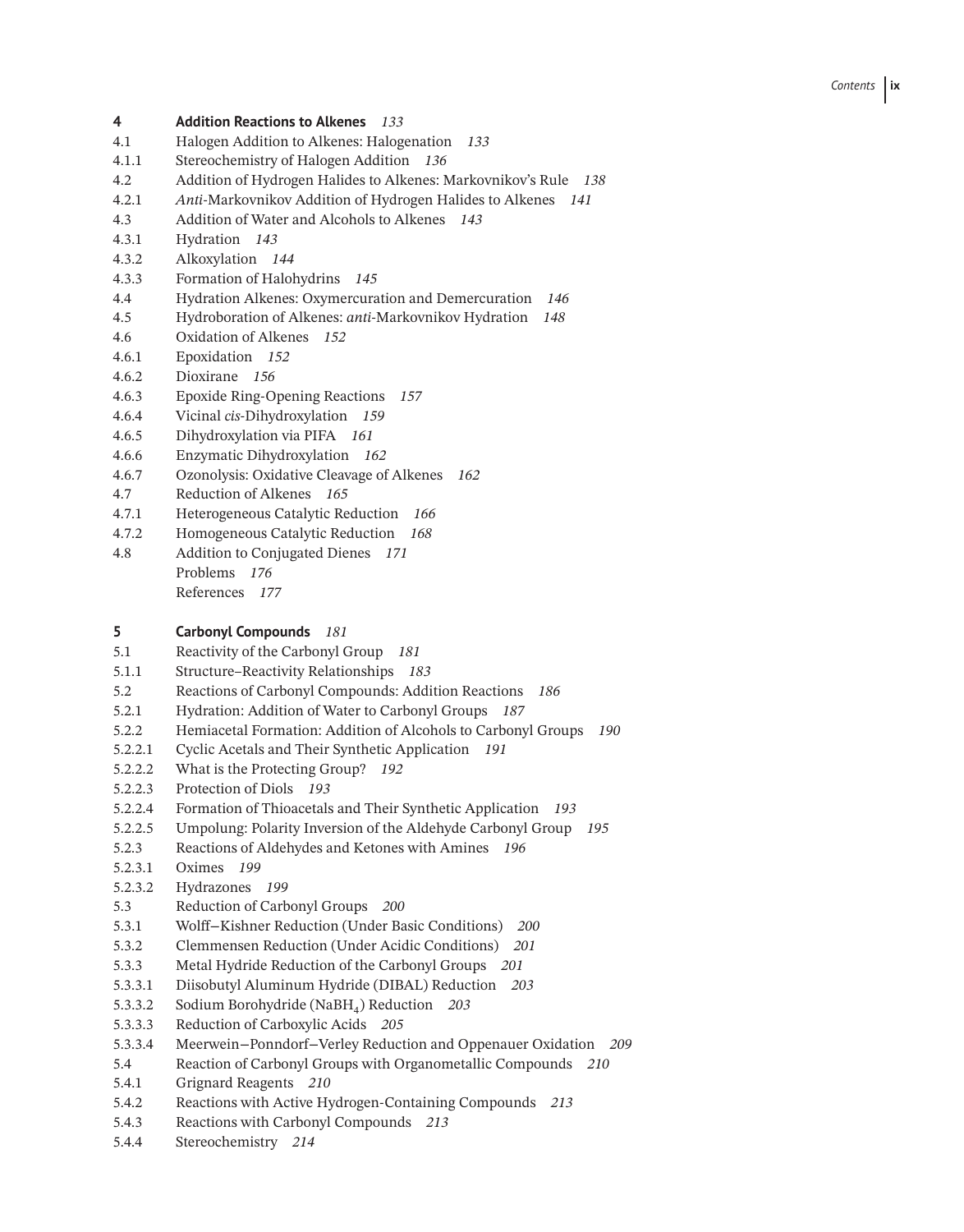| 5.4.5   | Reaction with Esters 215                                       |
|---------|----------------------------------------------------------------|
| 5.4.6   | Reactions with Different Functional Groups<br>215              |
| 5.5     | Reaction of Carbonyl Groups with Ylides 218                    |
| 5.5.1   | Phosphonium Ylides and Wittig Reactions 219                    |
| 5.5.2   | Reaction Mechanism 219                                         |
| 5.5.3   | Stable Ylides 220                                              |
| 5.5.4   | Unstable Ylides 220                                            |
| 5.5.5   | Wittig-Schlosser Reaction 221                                  |
| 5.5.6   | Wittig-Horner Reaction 222                                     |
| 5.5.7   | Horner-Wadsworth-Emmons Reaction (HWE Reaction) 223            |
| 5.5.8   | Sulfur Ylides 224                                              |
| 5.5.9   | Julia Olefination 226                                          |
| 5.5.10  | Peterson Olefination 227                                       |
| 5.6     | Reactivity of $\alpha$ -Carbon Atoms 228                       |
| 5.6.1   | Acidity of $\alpha$ -Hydrogens 228                             |
| 5.6.2   | Keto-Enol Tautomerism 229                                      |
| 5.6.3   | <b>Acid-Catalyzed Enolization</b><br>232                       |
| 5.6.4   | Base-Catalyzed Enolization<br>233                              |
| 5.6.5   | Kinetic and Thermodynamic Enolates 234                         |
| 5.6.6   | Enol and Enolate Reactions 235                                 |
| 5.6.6.1 | Racemization of Chiral Ketones, $\alpha$ -Epimerization<br>235 |
| 5.6.6.2 | α-Halogenation of Aldehydes and Ketones 237                    |
| 5.6.7   | α-Alkylation of Carbonyl Compounds 241                         |
| 5.6.7.1 | Stork Enamine Reaction 243                                     |
| 5.6.7.2 | Enolates Derived from 1,3-Dicarbonyl Compounds 245             |
| 5.6.7.3 | Enolates, Ambident Nucleophiles: C vs. O Alkylation 249        |
| 5.7     | Condensation Reactions of Carbonyl Compounds 251               |
| 5.7.1   | Aldol Condensation 252                                         |
| 5.7.2   | Crossed Aldol Condensation 254                                 |
| 5.7.3   | Robinson Annulation 256                                        |
| 5.7.4   | <b>Claisen Ester Condensation</b><br>257                       |
| 5.7.5   | Crossed Claisen Ester Condensation 259                         |
| 5.7.6   | Dieckmann Condensation 260                                     |
| 5.7.7   | Knoevenagel Condensation<br>261                                |
| 5.7.8   | Perkin Condensation<br>264                                     |
| 5.7.9   | Stobbe Condensation<br>265                                     |
| 5.7.10  | Role of Condensation Reactions in Synthetic Chemistry 266      |
| 5.8     | Ester Hydrolysis Reactions 268                                 |
| 5.8.1   | Ester Hydrolysis 269                                           |
| 5.8.2   | Ester Hydrolysis Under Basic Conditions<br>270                 |
| 5.8.3   | $B_{\text{AL}}$ 2 Mechanism 271                                |
| 5.8.4   | Ester Hydrolysis Under Acidic Conditions<br>272                |
| 5.8.5   | Asymmetric Ester Hydrolysis 273                                |
| 5.8.6   | Transesterification 273                                        |
|         | Problems<br>275                                                |
|         | References<br>278                                              |
| 6       | Aromaticity 281                                                |
|         |                                                                |

- 6.1 Aromatic Compounds *281*
- 6.1.1 Discovery and Structure of Benzene *281*
- 6.1.2 Aromatic, Antiaromatic, and Nonaromatic Compounds *284*
- 6.1.2.1 Aromatic Compounds *284*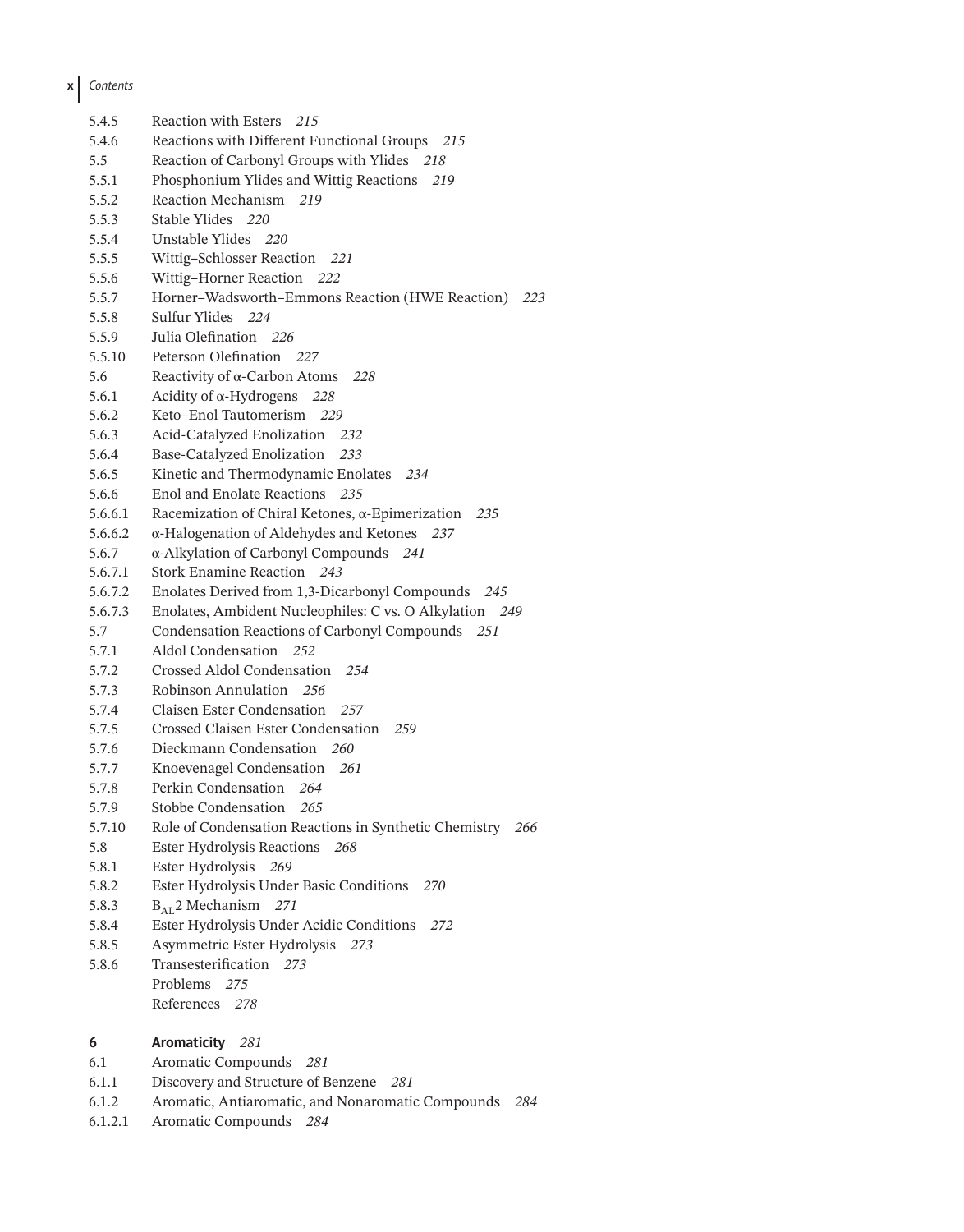6.1.2.2 Antiaromatic Compounds *285* 6.1.2.3 Nonaromatic Compounds *286* 6.1.3 Determination of the Molecular Orbitals of Aromatic Compounds *287* 6.1.4 What Are the Criteria for Aromaticity? How Does One Quantify Aromaticity? *288* 6.1.4.1 Thermodynamic and Aromatic Resonance Stabilization Energy *288* 6.1.4.2 Structural Evidence for Aromaticity *289* 6.1.4.3 Magnetic Evidence for Aromaticity *289* 6.1.5 Homoaromaticity *291* 6.1.6 Möbius Aromaticity *293* 6.2 Aromatic Ions *294* 6.3 Annulenes *303* 6.3.1 Cyclobutadiene *303* 6.3.2 [10]Annulene *305* 6.3.3 [12]Annulenes *307* 6.3.4 [14] and Higher Annulenes *308* 6.4 Aromaticity in Fused Systems *311* 6.5 Aromaticity in Heterocyclic Compounds *314* 6.5.1 Heteroaromatic Compounds with Three-Membered Ring *314* 6.5.2 Heteroaromatic Compounds with a Five-Membered Ring *315* 6.5.3 Heteroaromatic Compounds with Six-Membered Ring *323* 6.5.3.1 Electrophilic Aromatic Substitution *324* 6.5.3.2 Nucleophilic Aromatic Substitution *326* 6.5.3.3 Pyridine *N-*Oxides *327* 6.5.3.4 Electrophilic Substitution *328* 6.5.3.5 Nucleophilic Substitution *328* 6.5.3.6 Six-Membered Ring Heteroaromatic Compounds with Two Nitrogen Atoms *329* 6.5.4 Heteroaromatic Compounds with a Seven-Membered Ring *330* 6.5.4.1 Oxepine *330* 6.5.4.2 1*H*-Azepine *331* 6.5.4.3 Thiepine *332* 6.6 Electrophilic Aromatic Substitution: Chemistry of Benzene *333* 6.6.1 Halogenation of Benzene *335* 6.6.2 Nitration *336* 6.6.3 Sulfonation *337* 6.6.4 Friedel–Crafts Acylation *338* 6.6.5 Friedel–Crafts Alkylation *339* 6.6.6 Clemmensen Reduction *341* 6.6.7 Reactivity of Monosubstituted Benzene Derivatives *341* 6.6.8 Directing Effects of Substituents: Activating Groups *344* 6.6.9 Directing Effects of Substituents: Deactivating Groups *349* 6.6.10 Electrophilic Aromatic Substitution on Disubstituted Benzenes *352* 6.7 Functionalization of the Side-Chain Substituents of Benzene *354* 6.7.1 Oxidation of the Side Chain of Alkylbenzenes *354* 6.7.2 Halogenation of Side Chains of Alkylbenzenes *355* 6.7.3 Arenediazonium Ion as an Electrophile *356* 6.8 Nucleophilic Aromatic Substitution Reactions *357* 6.8.1 Addition–Elimination Mechanism  $(S<sub>N</sub>Ar$  Mechanism) 358<br>6.8.2 Reaction of Arenediazonium Salts with Nucleophiles 360 6.8.2 Reaction of Arenediazonium Salts with Nucleophiles *360* 6.8.2.1 Reductive Dediazonization *360* 6.8.3 Elimination–Addition Mechanism *363* 6.9 Polycyclic Aromatic Compounds *365* 6.9.1 Naphthalene *365*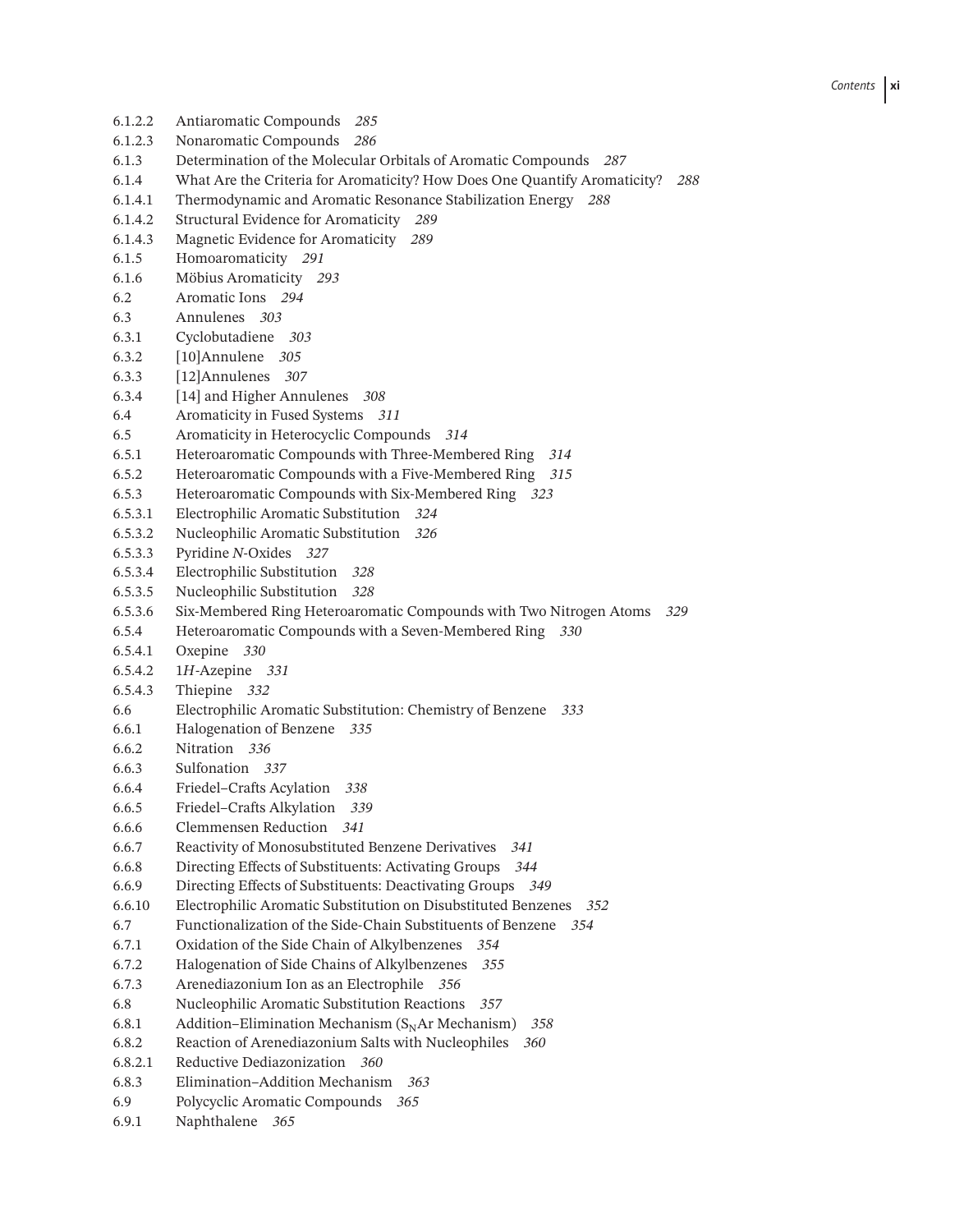**xii** *Contents*

| 6.9.2 | Benzenoid Aromatic Compounds 368 |  |
|-------|----------------------------------|--|
|       | Problems 373                     |  |
|       | References 375                   |  |

**7 Reactive Intermediates: Carbocations** *381* 7.1 Structure and Stability of Carbocations *384* 7.2 Generation of Carbocations *387* 7.2.1 Ionization Mechanism *387* 7.2.2 Electrophilic Addition to π Bonds *388* 7.3 Detection of Carbocations *388* 7.4 Reactions of Carbocations: Rearrangements *389* 7.4.1 Reactions with Nucleophiles *389* 7.4.2 Double-bond Formation by Proton Elimination *389* 7.4.3 Rearrangement *389* 7.4.4 Carbocation Rearrangement *390* 7.4.5 Ethyl Carbocation *390* 7.4.6 Isopropyl Carbocation *390* 7.4.7 Cyclopentyl Carbocation *391* 7.4.8 The Wagner–Meerwein Rearrangement *391* 7.4.9 Pinacol Rearrangement *393* 7.4.10 Tiffeneau–Demjanov Rearrangement *395* 7.4.11 Dienone–Phenol Rearrangement *398* 7.4.12 Neighboring Group Participation in Molecular Rearrangement (Anchimeric Assistance) *398* 7.4.13 Nonclassical Carbocations *401* 7.4.14 Nametkin Rearrangement *406* 7.4.15 Hydride Shift *406* 7.4.16 Base-induced Nucleophilic Rearrangements *408* 7.4.17 Favorskii Rearrangement *408* 7.4.18 Ramberg–Bäcklund Rearrangement *411* 7.4.19 Benzil–Benzilic Acid Rearrangement *412* 7.5 Rearrangement to Electron-deficient Nitrogen *412* 7.5.1 Beckmann Rearrangement *413* 7.5.2 Neber Rearrangement *415* 7.5.3 Stieglitz Rearrangement *416* 7.6 Rearrangement to Electron-deficient Oxygen *416* 7.6.1 Baeyer–Villiger Rearrangement (or Oxidation) *417* Problems *419* References *421* **8 Reactive Intermediates Carbanions, Carbenes, and Nitrenes** *424* 8.1 Carbanions: Electrophilic Rearrangements *424* 8.1.1 Stevens Rearrangement *425* 8.1.2 Sommelet–Hauser Rearrangement *427* 8.1.3 Wittig Rearrangement *429* 8.2 Carbenes *429* 8.2.1 Naming Carbenes *430* 8.2.2 Structure and Reactivity of Carbenes *430* 8.2.3 Inductive Effect *430* 8.2.4 Mesomeric Effect *430*

- 8.2.5 Carbene Generation *431*
- 8.2.5.1 Carbene Precursors: Synthesis of Diazo Compounds *432*
- 8.2.5.2 Bamford–Stevens Reaction *432*
- 8.2.5.3 N-Nitrosoalkyl Urea Compounds *433*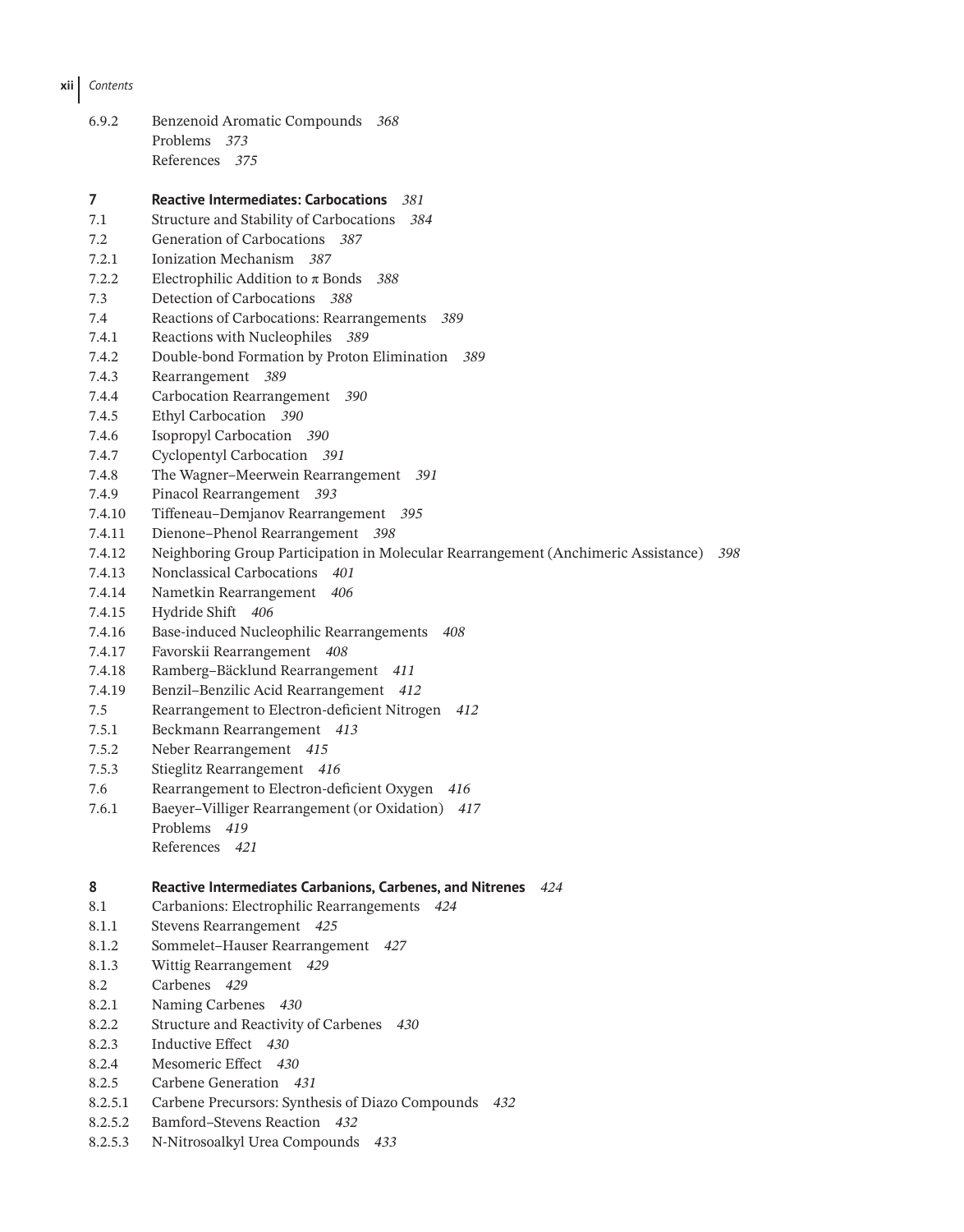- 8.2.5.4 Diazirines *434* 8.2.5.5 α-Elimination Method *435* 8.2.5.6 Simmons–Smith Reaction *437* 8.2.6 Carbene Reactions *438*
- 8.2.6.1 Carbene Cycloaddition Reactions *439*
- 8.2.6.2 Carbene Insertion Reactions *445*
- 8.2.6.3 Carbene Rearrangements *446*
- 8.3 Azides and Nitrenes *453*
- 8.3.1 Nitrene Synthesis *454*
- 8.3.1.1 Synthesis of Acyl Azides *455*
- 8.3.2 Nitrene Rearrangements *455*
- 8.3.2.1 Curtius Rearrangement *455*
- 8.3.2.2 Schmidt Rearrangement *457*
- 8.3.2.3 Lossen Rearrangement *457*
- 8.3.2.4 Hofmann Rearrangement *458*
- 8.3.3 Nitrene Cycloaddition Reactions *458*
- 8.3.4 Nitrene Insertion Reactions *460* Problems *461* References *465*

#### **9 Reactive Intermediates: Radicals and Singlet Oxygen** *468*

- 9.1 Structure of Radicals and Their Stability *468*
- 9.1.1 Generation of Radicals *471*
- 9.1.2 Radical Reactions *472*
- 9.1.2.1 Atom-Abstraction Reaction *472*
- 9.1.2.2 Radical Combination and Disproportionation *475*
- 9.1.2.3 Kolbe Electrolysis (Kolbe Reaction) *476*
- 9.1.2.4 Hunsdiecker Reaction *477*
- 9.1.2.5 Radical Addition to Alkenes *478*
- 9.1.2.6 Manganese(III)-Mediated Oxidative Radical Additions to Alkenes *480*
- 9.1.2.7 Birch Reduction *481*
- 9.1.2.8 Di-π-methane Rearrangement *483*
- 9.1.2.9 Diradicals Derived from Diazo Compounds *486*
- 9.2 Singlet Oxygen *487*
- 9.2.1 The Electronic Configuration of the Oxygen Molecule *487*
- 9.2.2 Singlet Oxygen Generation *489*
- 9.2.2.1 Generation of Photosensitized Singlet Oxygen *489*
- 9.2.2.2 Chemical Sources for Singlet Oxygen *490*
- 9.2.3 Reactions of Singlet Oxygen *492*
- 9.2.3.1 Ene Reactions *492*
- 9.2.3.2 [2+2] Cycloaddition Reactions *493*
- 9.2.3.3 [4+2] Cycloaddition Reactions *495*
- 9.2.3.4 Bicyclic Endoperoxides in Synthesis *496* References *497*

### **10 Pericyclic Reactions** *500*

- 10.1 Frontier Molecular Orbitals *502*
- 10.2 Electrocyclic Reactions *505*
- 10.2.1 Thermal Electrocyclic Reactions *505*
- 10.2.2 Photochemical Electrocyclic Reactions *506*
- 10.2.3 Application of the Woodward–Hoffman Rules to Electrocyclic Reactions *508*
- 10.2.3.1 Neutral Compounds *508*
- 10.2.3.2 Ionic Compounds *510*